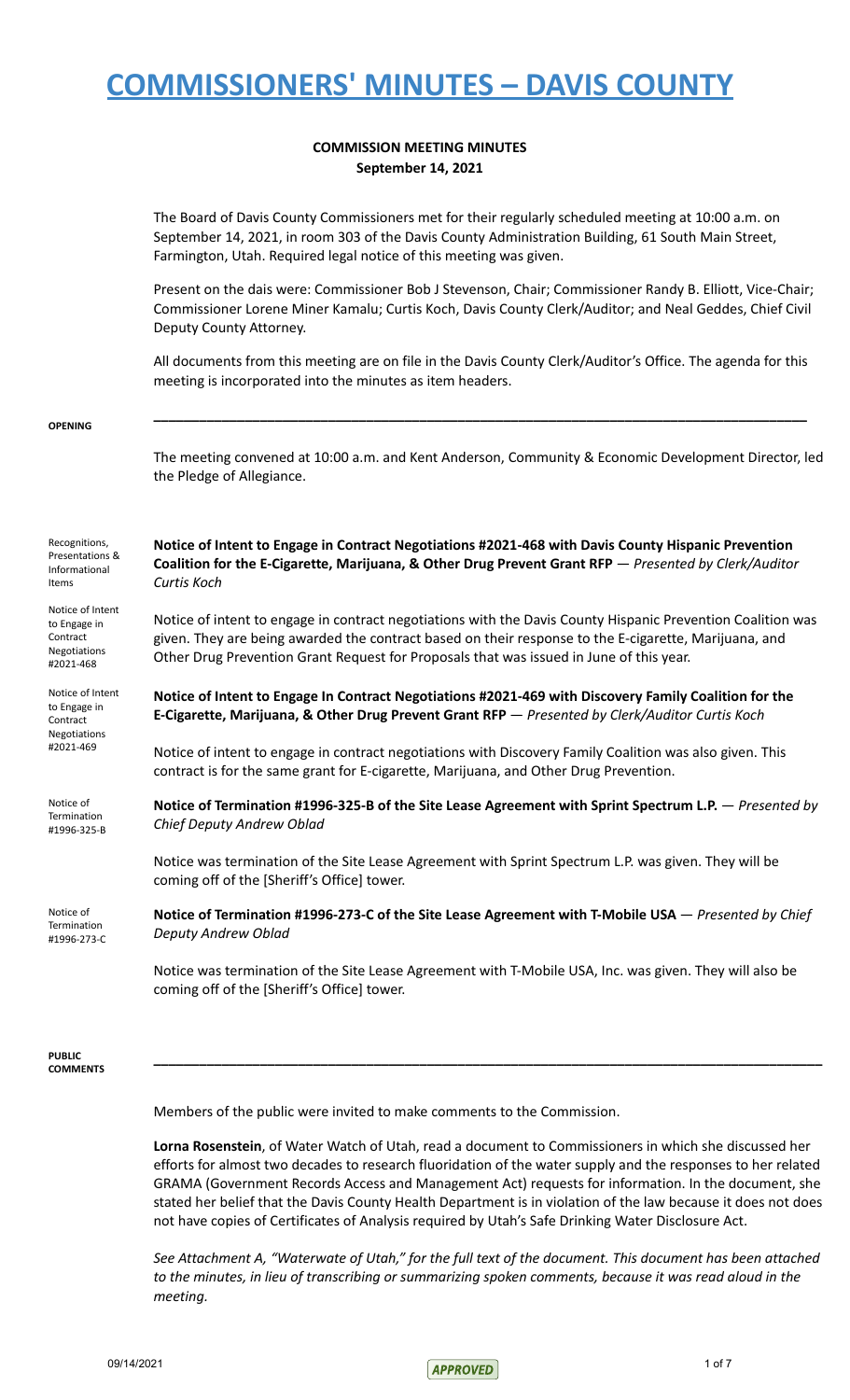*[Note: While reading the document to Commissioners, Ms. Rosenstein added comments to the fourth paragraph. Following the sentence "In a phone call with the Davis County Health Department yesterday, he* advised me they did not have copies of those records," she added, "He did not require them." She also changed the sentence following "That alert was not sent to the public," to say "If it had, the woman in Sandy City who filled up her baby's bottle from the tap, with raw undiluted acid, wouldn't have done so."]

Ms. Rosenstein said she would come back next Tuesday in hopes of a response.

Commissioner Stevenson asked Commissioner Kamalu to work with Ms. Rosenstein for the next few days to find some of the information dealing with the Health Department. Commissioner Kamalu said she would be at a conference but that she had previously met with Ms. Rosenstein and others, and she had looked through documents. She had also toured some of the facilities where fluoride enters the water in our County and found that everything is in order, as far as the Health Department has verified. She recognized that Ms. Rosenstein has concerns and said she is happy to look into things, although she has already looked into things and is not sure what else can be done.

Ms. Rosenstein was asked if she'd had the opportunity to go into any of the facilities, and she answered in the affirmative. Ms. Rosenstein was then asked why her group didn't put a petition together to get it put back on the ballot. Ms. Rosenstein replied that she has chosen not to get the public involved until the facts are clear to avoid a lot of arguing over the pros and cons. She said there is one water agency poised to spend \$2 million on failing infrastructure and another that just dug a well and is going to have to put in expensive fluoride infrastructure again, and asked that an assessment be done before the agencies do these things or the public is involved. The water agencies are being required by the EPA to form a risk analysis and assessment of their systems; it would be best to look at this and get the facts before moving forward. Ms. Rosenstein stated that the Health Department has a vested interest in not having these discussions.

Commissioner Kamalu said that our Health Department Director, and others at the Health Department, have spent a lot of time over the years in discussions and listening and looking at documents. She added that, in her comments at the end of this meeting, she would share information from the Water School event she attended last week.

Commissioner Stevenson told Ms. Rosenstein that someone would get back with her. Maybe a work meeting can be set up in the next few weeks with the Health Department, during which Ms. Rosenstein's questions can be discussed to help everyone to have a better understanding and be more comfortable with the way things are. Commissioner Stevenson said he has to know and understand all sides. Ms. Rosenstein said it is important to get the water agencies involved to let them have their voice as well. She wants transparency and for everyone to get the facts on the table.

[More information on this topic was shared by Neal Geddes and Commissioner Kamalu at the end of the meeting.]

**PUBLIC HEARING**

**Public Hearing for consideration of the Adoption of the Analysis of Impediments (AI) to the Fair Housing Choice for Davis County for the U.S. Department of Housing and Urban Development's (HUD) Fair Housing Requirement to Affirmatively Further Fair Housing (AFFH)** — *Presented by Community and Economic Development Director Kent Andersen*

The CED Director introduced the public hearing, noting that the Analysis of Impediments (AI) to the Fair Housing Choice for Davis County 2021-2025 was discussed in a Work Session held at 8:30 a.m. Sept. 14, 2021, in room 306 of the Administration Building. The public hearing is an opportunity to collect or receive public comment regarding the adoption by resolution of the Analysis of Impediments to Fair Housing Choice for Davis County 2021-2025 for submission to the U.S. Department of Housing and Urban Development (HUD).

Commissioner Elliott moved to open the Public Hearing. Commissioner Kamalu seconded the motion. All voted Aye.

Commissioner Stevenson invited public comment. No comments were made.

Commissioner Kamalu moved to close the Public Hearing. Commissioner Elliott seconded the motion. All voted Aye.

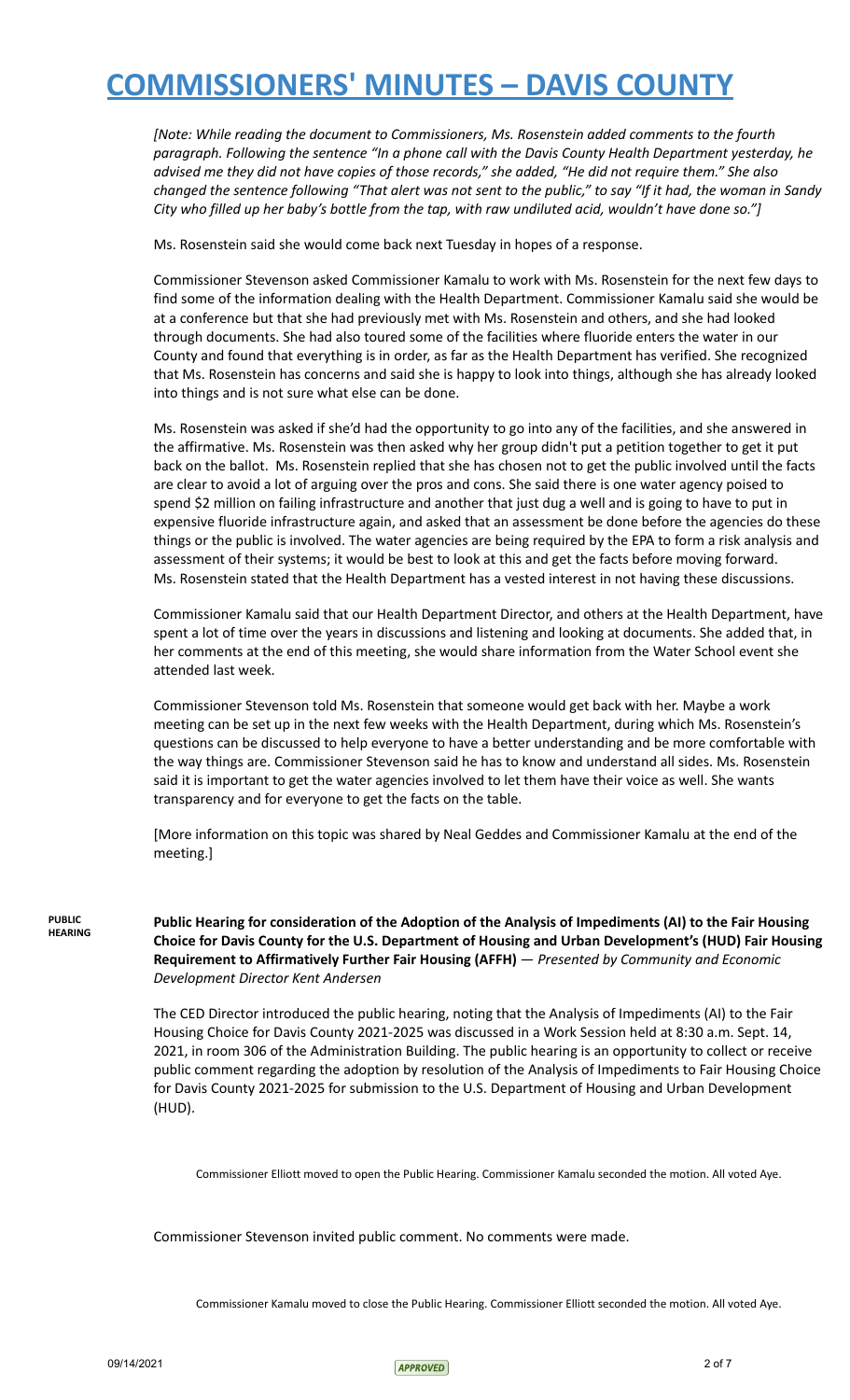Commissioner Kamalu said the presentation in the Work Session was wonderful. The representatives from Resource Consultants were thanked for helping the County be all that it can and advocating for all of our community, particularly in the housing arena where people can have a hard time.

**\_\_\_\_\_\_\_\_\_\_\_\_\_\_\_\_\_\_\_\_\_\_\_\_\_\_\_\_\_\_\_\_\_\_\_\_\_\_\_\_\_\_\_\_\_\_\_\_\_\_\_\_\_\_\_\_\_\_\_\_\_\_\_\_\_\_\_\_\_\_\_\_\_\_\_\_\_\_\_\_\_\_\_\_\_\_\_\_**

#### **BUSINESS/ ACTION**

Analysis of Impediments (AI) to the Fair Housing Choice for Davis County, #2021-470

**1. Adoption of the Analysis of Impediments (AI) to the Fair Housing Choice for Davis County, document #2021-470, for the U.S. Department of Housing and Urban Development's (HUD) Fair Housing Requirement to Affirmatively Further Fair Housing (AFFH)** — *Presented by Community and Economic Development Director Kent Andersen*

Terms: Beginning 7/1/2021 to 6/30/2025. There is no financial information for this item.

Motion to Approve: Com. Kamalu Seconded: Com. Elliott All voted Aye

Memo of Understanding #2021-471 with Parr Brown to resolve the attorney's fee for the ACLU case

Grant Award #2021-472 and certified assurances and conditions for the 2021-2023 VOCA grant for the DC Attorney's Office Victims Advocate Program

**2. Memo of Understanding #2021-471 with Parr Brown to resolve the attorney's fee for the ACLU case** — *Presented by Chief Deputy County Attorney Neal Geddes*

A Memorandum of Understanding with Parr Brown was introduced. The item is related to litigation in response to a GRAMA denial. It was appealed to the State Records Committee, which ruled in favor of the County. The petitioner later appealed it to the District Court and, after a couple of years of litigation, the District Court ruled against Davis County. The MOU is to resolve the issue of attorney's fees, which they have requested as is their right based on the judge's ruling. Terms: Payable in the amount of \$100,000, beginning 9/24/2021.

**3. Grant Award #2021-472 and certified assurances and grant conditions for the 2021-2023 Victims of Crime Act (VOCA) grant for the Davis County Attorney's Office Victims Advocate Program** — *Presented by Legal Secretary Kelly Petersen-Hammer*

The Davis County Attorney's Office Victims' Advocate Program has been awarded a grant from the Utah Office of Victims of Crime. The matching grant is for two years. Terms: Receivable in the amount of \$186,178.48, beginning 7/1/2021 to 6/30/2023.

> Motion to Approve Items 2-3: Com. Elliott Seconded: Com. Kamalu All voted Aye

Agreement #2021-473 with Resource Consultants to utilize their expertise for the duration of SLFRF funding in 2026 to ensure the County meets requirements associated with ARPA - SLFRF

**4. Agreement #2021-473 with Resource Consultants to utilize their expertise for the duration of SLFRF funding in 2026 to ensure the County meets the necessary public outreach and reporting requirements associated with ARPA - SLFRF** — *Presented by Clerk/Auditor Curtis Koch*

The County is in need of some technical assistance with the ARPA (American Rescue Plan Act) SLFRF (State and Local Fiscal Recovery Funds) funding. This contract allows for assistance with public outreach as the County seeks public input on projects. It also allows for assistance through the year 2026 with any associated reporting. Terms: Payable in an amount not to exceed \$50,000 annually, beginning 9/14/2021 to 12/31/2026.

> Motion to Approve: Com. Kamalu Seconded: Com. Elliott All voted Aye

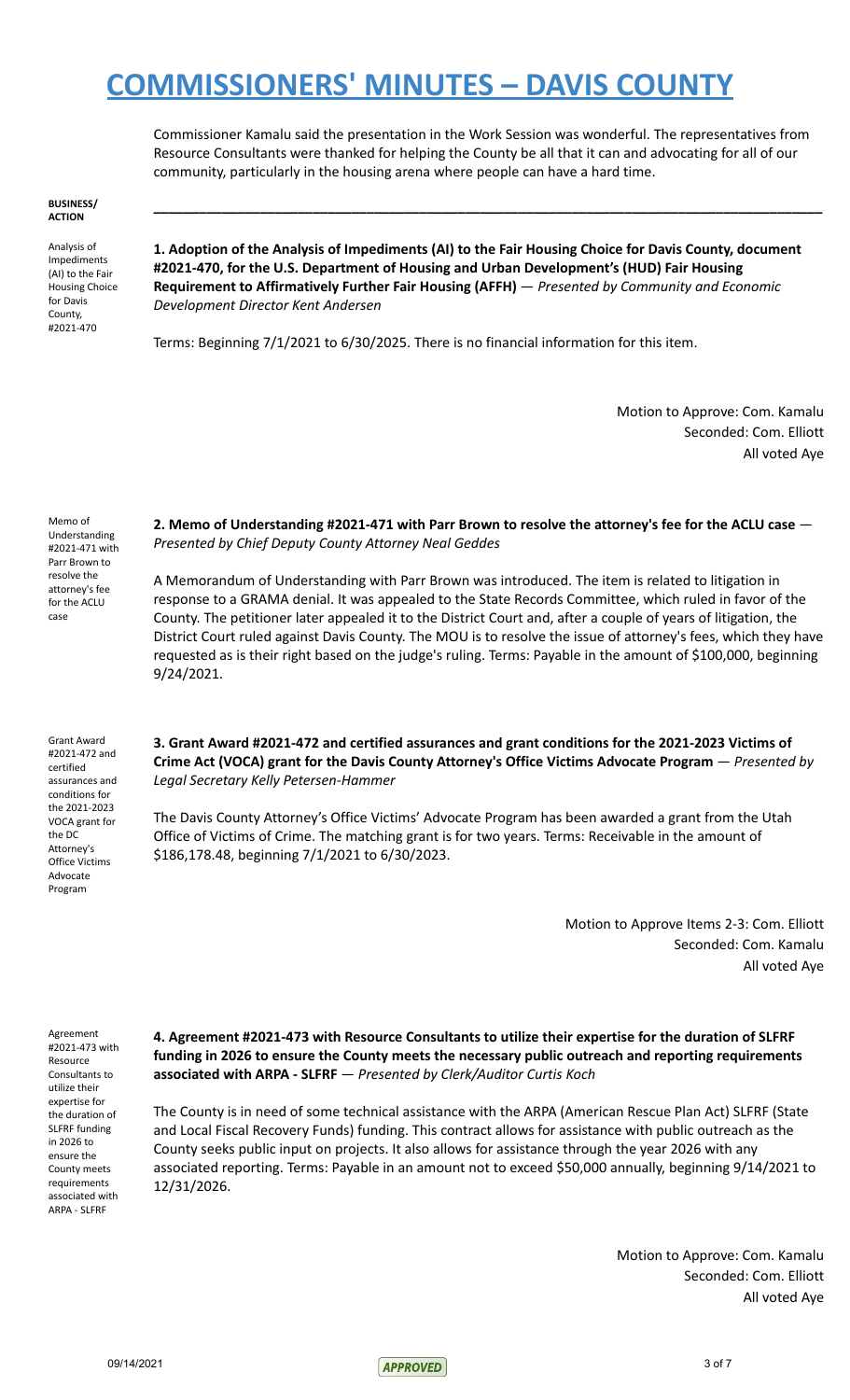Resolution and Interlocal Cooperation Agreement #2021-474 with Kaysville City using Community Development Block Grant (CDBG) funding for the Fire Station Land Acquisition Project

**5. Resolution and Interlocal Cooperation Agreement #2021-474 with Kaysville City using Community Development Block Grant (CDBG) funding for the Fire Station Land Acquisition Project** — *Presented by Community and Economic Development Director Kent Andersen*

Approval was requested for a Resolution and Interlocal Cooperation Agreement with Kaysville City using Community Development Block Grant (CDBG) funding for the Fire Station Land Acquisition Project. The total cost of the project is estimated at \$700,000; the CDBG funding would be just \$100,000 and the City would be required to come up with the other \$600,000. In response to a question about the location of the land to be acquired, Mr. Anderson said he didn't find any land specifically identified in the application. It is likely that Kaysville is taking into consideration where Layton is building a new station so there won't be a lot of duplication of coverage. Hopefully, access east and west of the highway will also be taken into consideration. Terms: Payable in the amount of \$100,000, beginning 7/1/2021 to 6/30/2022.

> Motion to Approve: Com. Kamalu Seconded: Com. Elliott All voted Aye

Amendment #2018-574-G to the 2019-2023 EPICC Contract with the Utah Department of Health

Summary List #2021-475 of volunteers for the Retired and Senior Volunteer Program (RSVP) to help with services at various locations.

**6. Amendment #2018-574-G to the 2019-2023 EPICC Contract with the Utah Department of Health with correcting statements on Amendment 6 resulting in no change for the Health Department** — *Presented by Commissioner Kamalu*

An amendment to the 2019-2023 EPICC (Environment, Policy, and Improved Clinical Care Program) contract with the Utah Department of Health was presented. This is the seventh amendment to the contract and corrects statements on Amendment 6. Terms: Beginning 7/1/2021 to 6/30/2022. There is no change in the financial information associated with the contract.

**7. Summary List #2021-475 of volunteers for the Retired and Senior Volunteer Program (RSVP) to help with services at various locations.** — *Presented by Commissioner Kamalu*

Davis County Health Department's RSVP program will provide volunteers to help with services at various locations. RSVP is a nationwide effort, and there are many people who participate in Davis County. The volunteers do a great amount of good work in the County. No beginning or ending dates were provided, and there is no financial information associated with this item.

> Motion to Approve Items 6-7: Com. Kamalu Seconded: Com. Elliott All voted Aye

Tow Rotation Agreement #2021-476 with Fast Fox Towing LLC

### **8. Tow Rotation Agreement #2021-476 with Fast Fox Towing LLC** — *Presented by Chief Deputy Andrew Oblad*

It was clarified, for the record, that the agreement with Fast Fox Towing LLC was originally on the agenda of the Commission Meeting held Aug. 24, 2021. The contract did not actually go through that week and was being finalized in this meeting. Terms: Beginning 7/1/2021 to 6/30/2022.

Interlocal Agreement #2021-477 with Syracuse City for 2021-2022 police and fire dispatch services

**9. Interlocal Agreement #2021-477 with Syracuse City for 2021-2022 police and fire dispatch services** — *Presented by Chief Deputy Andrew Oblad*

The item was introduced with no further discussion. Terms: Receivable in the amount of \$94,308.10, beginning 7/1/2021 to 6/30/2022.

09/14/2021 4 of 7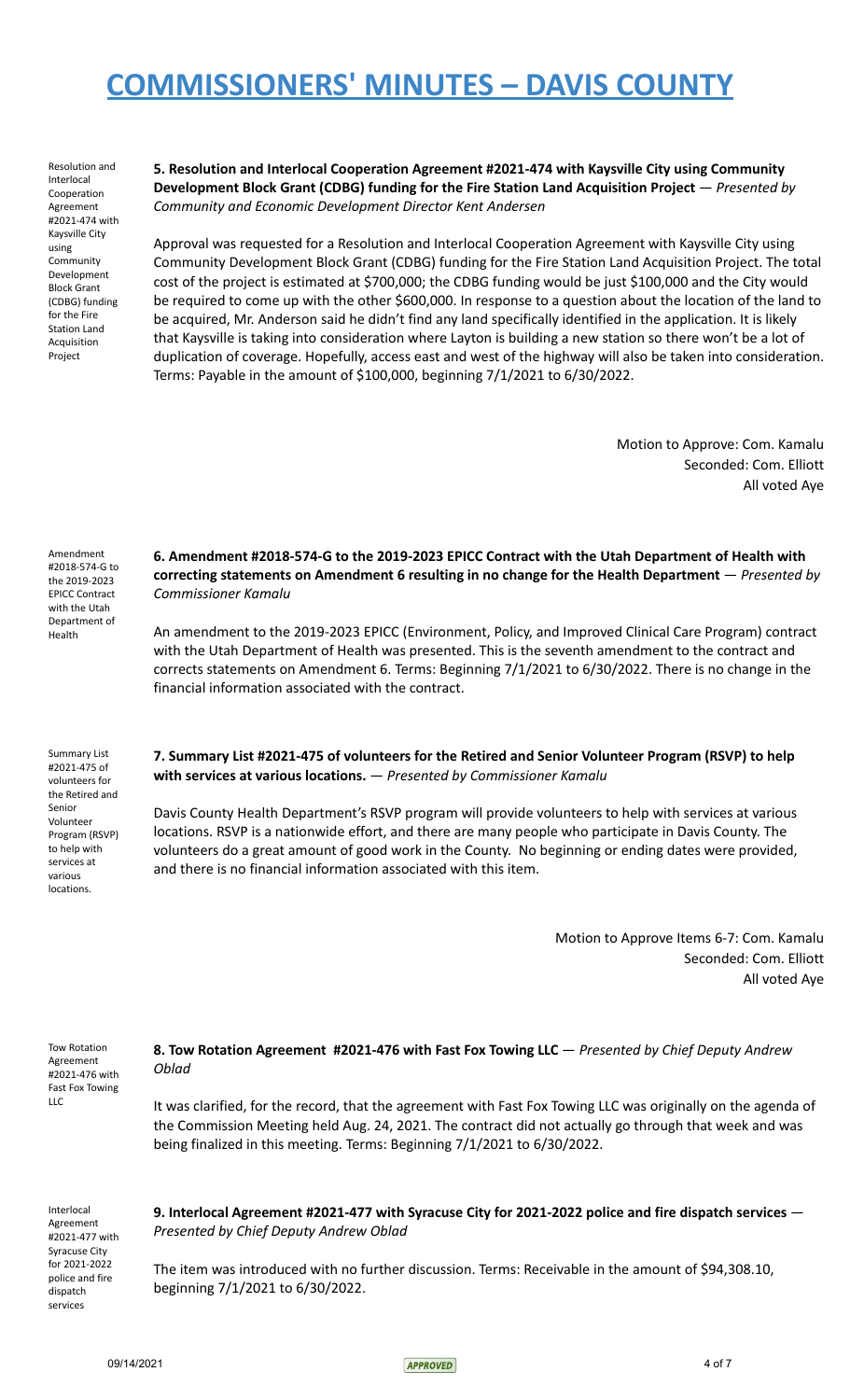Motion to Approve Items 8-9: Com. Kamalu Seconded: Com. Elliott All voted Aye

Authorization #2021-478 for Mark Altom, Treasurer, to accept the online terms and conditions of the End User License Agreement (EULA) with Corelogic

### **10. Authorization #2021-478 for Mark Altom, Treasurer, to accept the online terms and conditions of the End User License Agreement (EULA) #2021-478 with Corelogic** — *Presented by Treasurer Mark Altom*

A request was made to authorize Mark Altom, Treasurer, to accept the online terms and conditions of the End User License Agreement with Corelogic. Corelogic is a mortgage servicing company that pays taxes for many tax mortgage companies nationwide. Last year they sent a wire transfer of just over \$96 million, for more than 40,000 parcels, through the portal that they have been using. Now Corelogic wants to go independent with their own portal. This is an agreement for the County to be able to make that change in sharing information back and forth. There's no liability or expense to Davis County. The County was asked to do this last year, but the Treasurer chose to wait until learning how the process worked for other counties; they didn't see any big issues, so he is now comfortable with moving forward and continuing the County's relationship with Corelogic. Terms: Beginning 9/14/2021 to 9/12/2026.

> Motion to Approve: Com. Kamalu Seconded: Com. Elliott All voted Aye

**CONSENT ITEMS**

Indigent Hardship Abatement Register

#### **Indigent Hardship Abatement Register**

A motion was made to hold a hearing regarding the first item on the register, and to approve the second item.

**\_\_\_\_\_\_\_\_\_\_\_\_\_\_\_\_\_\_\_\_\_\_\_\_\_\_\_\_\_\_\_\_\_\_\_\_\_\_\_\_\_\_\_\_\_\_\_\_\_\_\_\_\_\_\_\_\_\_\_\_\_\_\_\_\_\_\_\_\_\_\_\_\_\_\_\_\_\_\_\_\_\_\_\_\_\_\_\_**

Motion to Approve: Com. Elliott Seconded: Com. Kamalu All voted Aye

Commission Meeting Minute

### **Meeting Minutes**

Meeting Minutes for Work Sessions held August 24, 2021, and August 26, 2021, were presented for approval.

> Motion to Approve: Com. Elliott Seconded: Com. Kamalu All voted Aye

Commissioner Kamalu moved to recess to the Board of Equalization. Commissioner Elliott seconded the motion. All voted Aye.

**\_\_\_\_\_\_\_\_\_\_\_\_\_\_\_\_\_\_\_\_\_\_\_\_\_\_\_\_\_\_\_\_\_\_\_\_\_\_\_\_\_\_\_\_\_\_\_\_\_\_\_\_\_\_\_\_\_\_\_\_\_\_\_\_\_\_\_\_\_\_\_\_\_\_\_\_\_\_\_\_\_\_\_\_\_\_\_\_**

**BOARD OF EQUALIZATION**

Property Tax Register

Property Tax Register matters were presented by Curtis Koch, Davis County Clerk/Auditor, as follows:

### **Auditor's Adjustments**

**Appeals**

• Six recommended Approved Appeals

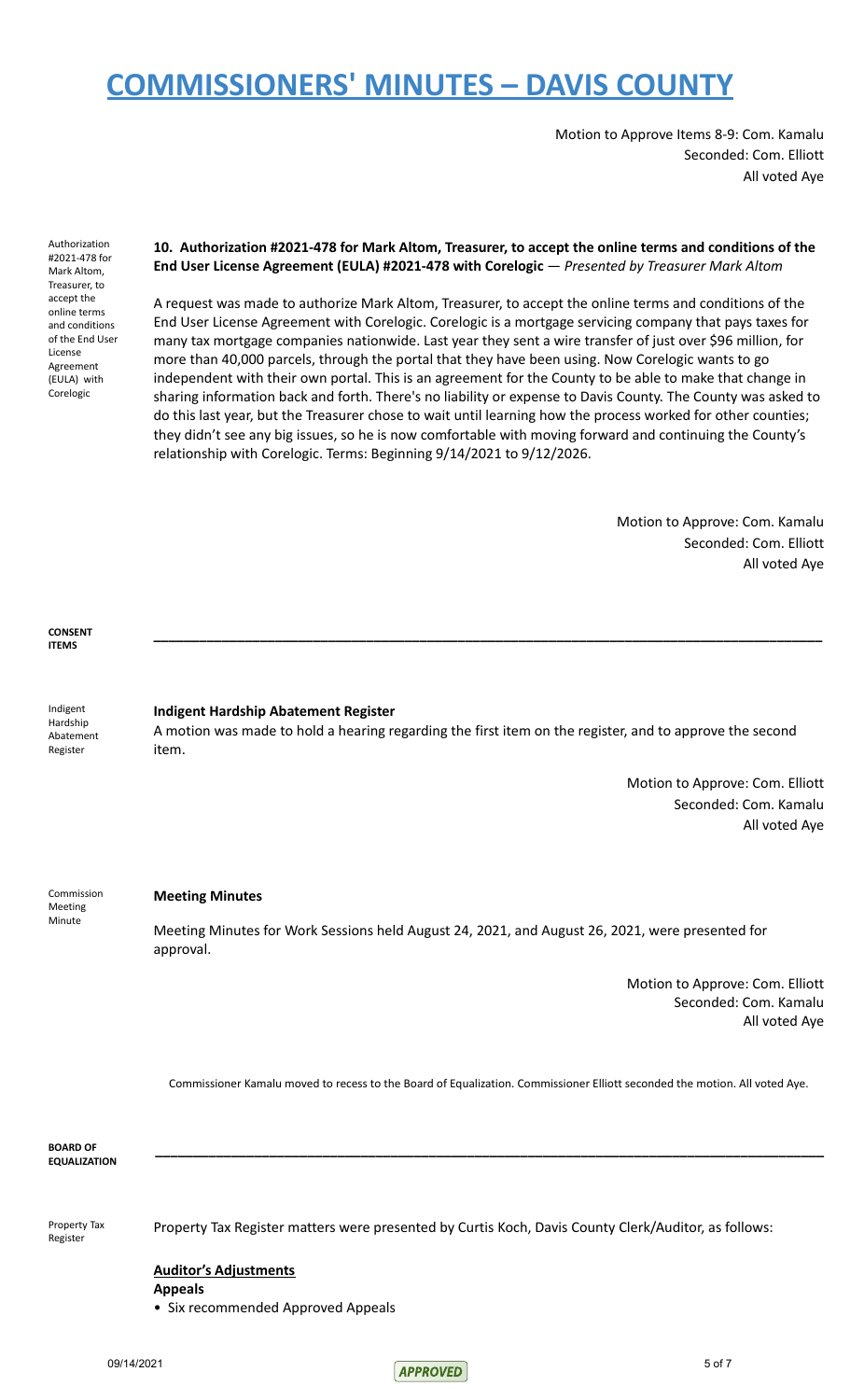#### **Abatements**

- Eleven late applications that are recommended for approval
- One abatement report recommended for denial

#### **Corrections**

• Two corrections

Motion to Approve: Com. Elliott Seconded: Com. Kamalu All voted Aye

Commissioner Kamalu moved to reconvene the Commission Meeting. Commissioner Elliott seconded the motion. All voted Aye.

**\_\_\_\_\_\_\_\_\_\_\_\_\_\_\_\_\_\_\_\_\_\_\_\_\_\_\_\_\_\_\_\_\_\_\_\_\_\_\_\_\_\_\_\_\_\_\_\_\_\_\_\_\_\_\_\_\_\_\_\_\_\_\_\_\_\_\_\_\_\_\_\_\_\_\_\_\_\_\_\_\_\_\_\_\_\_\_\_**

**COMMISSION COMMENTS**

Commissioner Stevenson invited comments from directors.

**County** Attorney **Neal Geddes** pointed out that, relevant to some of the earlier discussion, the reference to HB72 has been codified in Title 19, Chapter 4, Section 111 of the Utah Code. Section 9 of 19-4-111 is where it talks about the batch-specific certificates that have been brought up. Section 9 is specifically talking about public water systems. Section 11 imposes the requirement on public water systems to review and maintain those certificates. Davis County, and the Davis County Health Department, is not a public water system. Mr. Geddes encouraged anyone who has questions to review and get with Davis County's Records Supervisor [Manager] over the records retention schedules.

Commissioner Kamalu

**Commissioner Kamalu** said that she has met with, and listened to, Waterwatch of Utah – and she has done a fraction of the meeting and listening that the Health Department has done. For years, they have been listening and providing the information that is relevant. It's hard to know what more can be done – there are just times people want to be heard when there's something that is concerning. She recalled that Commissioner Stevenson talked about the law. As the three executives of this County, Commissioners must keep the law that was voted on and passed by residents of this County. It has gone through all the proper processes and proper channels, and it is the best science that we have. The fluoridation of water is one of the top accomplishments of the Centers for Disease Control in the history of that agency – that's according to them and all of the science. It has made a difference, over all these years, in the lives of so many people who otherwise would be very vulnerable to some serious health problems that start in the oral region of the body. There are controversies to be found throughout the nation and the world on that topic, but the science still is very much in favor of fluoridation of the water.

**Commissioner Kamalu** shared information about Water School. Both of her peers have attended the event before, and this year it was her turn. The conference happens each year, but was canceled last year because of the pandemic. Water School is put together by an organization called Prepare60. Stakeholders that deal with water throughout the state gather to educate elected officials. By law, water of the State belongs to the public; however, the State determines who has a right to divert water and how it is used. Only 5.3 percent of all the water received in Utah from the heavens is used; all the rest of that water is going down into the earth. The biggest portion of the 5.3 percent, 82 percent, is used by agriculture across the State; 4 percent is residential indoor use, 6 percent is residential outdoor use, and 8 percent is commercial, industrial, and institutional use. There is a cycle of drought every 30 years. There has been a trend of drought for 20 years, and the last two years have been a drought so severe that we have not experienced anything like it for 125 years. A lot has been done regarding water, going all the way back to the pioneers who settled the state, and we are the beneficiaries of those infrastructure efforts. There is much discussion of what must be done now to prepare for the future. The number one thing that can be done to make a difference is changing the way we landscape; there is a lot of conservation opportunity there, and that's the way that things are heading. Utah is the second driest state in the nation. The driest state is Nevada and, over the last 10-20 years, Nevada has done some things that have made a really big difference. A Water School presenter from Clark County, Nev., shared data about the kinds of things they have done and what has happened as a result of those changes – it looks different from here, but there is a lot that cities are going to be doing that will make a difference. Commissioner Kamalu noted that 80 percent of the users of water in the State of Utah are within the boundaries of four water conservancies, and all of those general managers presented and were